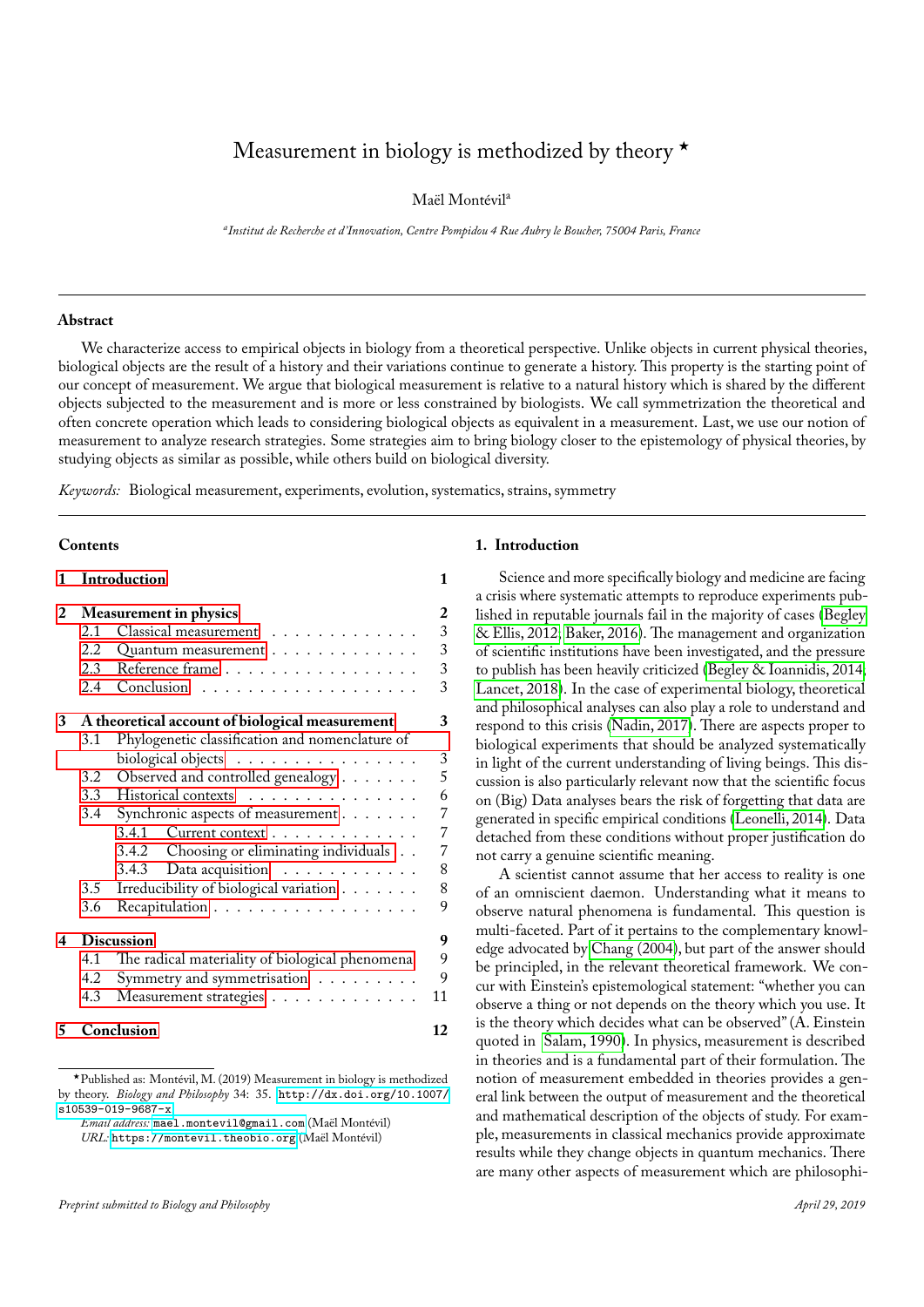cally important; however, in this article, we aim to ground widely shared practices on theoretical principles.

Biologists often use physical concepts, and measurement is no exception. The notion of measurement of classical mechanics is widely used in biology. Moreover, [Wagner \(2010\)](#page-13-2) and [Houle](#page-12-6) [et al. \(2011\)](#page-12-6) advocate the use of measurement theory in biology. This setting leads us to inquire whether biology requires a distinct notion of measurement. In the literature, there is at least one such account: following the informational metaphor, molecular biology often considers measurement as a classical measurement applied to *finite, entirely discrete* features: the sequences of nucleotides. A classical measurement has a limited precision, but knowing finite, discrete structures with a sufficient *finite* precision means knowing them *exactly* [\(Schrödinger, 1944\)](#page-13-3). The same reasoning applies *mutadis mutandis* to other discrete structures such as the topology of networks [\(Huneman, 2018\)](#page-12-7). This reasoning only applies to the discrete aspect of the objects, and not the continuous ones such as position in physical space.

This point of view is in contrast with experimental methodologies which are very rich and sometimes subtle [\(Weber, 2004;](#page-13-4) [Kohler, 1994\)](#page-12-8). In this paper, we argue that general *theoretical principles* of biology leads to a theoretical account of biological measurement which clarifies several aspects of experimental methodologies.

Measurement requires commensurability. For example, measuring the length of an object requires to identify the distance between its edges with the length of another object such as a ruler. It also requires abstract constructs: in this example not only a theory of space (or space-time) but also assumptions on the object measured. These assumptions ensure that the measurement has a meaning [\(Houle et al., 2011\)](#page-12-6). For example, when measuring a length, is the object solid, or flexible, does it have well-defined boundaries, like a box, or not, like a cloud. As a result, measurement is never only about a single object (token). In biology, the measurement of a part or an aspect of an organism may be performed by the commensurability with a physical object, for example, the length (in meters) of this organism, here and now, measured in physical units. However, this alone is only sufficient to know if we can put it "as is" in a box of a given length. The biological meaning of a length and the procedure to assess it are very different for a tree or a snake. Therefore, we posit that biological measurement is not only about the intended part or aspect, but also has to accommodate the organism measured and its commensurability with other organisms. We will develop mostly the latter idea since it has not been systematically analyzed and raises questions which are proper to biology. To address the specificities of biological measurement and conceptualize the commensurability of organisms, we need theoretical insights on organisms.

We use the principles proposed recently for a theory of organisms [\(Mossio et al., 2016;](#page-13-5) [Montévil et al., 2016;](#page-13-6) [Soto et al.,](#page-13-7) [2016a\)](#page-13-7). This framework provides a conceptual continuity between the understanding of organisms and evolution. In particular, it emphasizes historical analyses both for phylogenesis and ontogenesis.

In this framework, biological objects are not defined theoretically like objects in physical theories. The theoretical definition

of objects is mathematical in physics. Despite quantitative differences, the changes of a well-defined object are assumed to follow an underlying mathematical structure. Invariants and invariant preserving transformations (symmetries) define these mathematical structures [\(Van Fraassen, 1989;](#page-13-8) [Longo & Montévil, 2014\)](#page-12-9). For example, a falling stone follows the same equation during its fall despite its changes of position and velocity, and a falling log would follow the same equation. As a result, physicists can talk about the generic phenomenon of falling bodies. Physical notions of measurement apply to generic objects, and the reproducibility of physical experiments is guaranteed, at least statistically, once the same generic conditions apply.

By contrast, biological objects are historical in the sense that their organizations stem from an evolutionary and individual history and continue to produce a history. This idea has been developed theoretically and called the principle of variation [\(Montévil](#page-13-6) [et al., 2016\)](#page-13-6). To an extent, this principle is in line with earlier ideas, in particular, the contingency thesisof [Beatty \(1995\)](#page-12-10) and the centrality of historicity defended by [Gould \(2002,](#page-12-11) chap. 11) in a critical assessment of the work of D'Arcy Thomson. For example, a falling tetrapod is not a purely physical notion since "tetrapod" is a biological concept. In the atmosphere, tetrapods do not just fall, some fly and others are gliders. All these behaviors require different equations, and these changes of equation depend on the underlying evolutionary history. This basic example illustrates the general idea that biological objects should not be conceived as generic and are prone to more profound changes than objects in physics, including the appearance of new possibilities [\(Montévil, 2018\)](#page-13-9). Moreover, biological objects are contextual in the sense that their organizations depend on their past and current contexts. In other words, describing biological objects does not just involve many quantities, but quantities which are endowed with different biological meaning, and new relevant quantities can appear over time.

In a nutshell, biologists manipulate objects which are understood theoretically as the result of a history and continue to produce a history: diachronic objects. With these ideas stemming from the theory of evolution in mind, experimental reproducibility is not a straightforward notion. Biological objects tend spontaneously to vary whereas perfect reproducibility, even statistically, would require fixed physiology and development, at least at an abstract level.

In section [2,](#page-1-0) we introduce how several physical theories define measurement and the epistemological and theoretical roles this notion plays. Section [3](#page-2-4) discusses the theoretical nature of biological measurement. Biological measurements accommodate natural histories and contexts, not just quantities. Section [4](#page-8-1) explores several implications of our framework. In particular, we classify different research strategies to handle biological measurement.

# <span id="page-1-0"></span>**2. Measurement in physics**

In order to exemplify our aims in biology, we discuss briefly how the main physical theories conceptualize measurement. We are interested in measurement considered *in principle* in general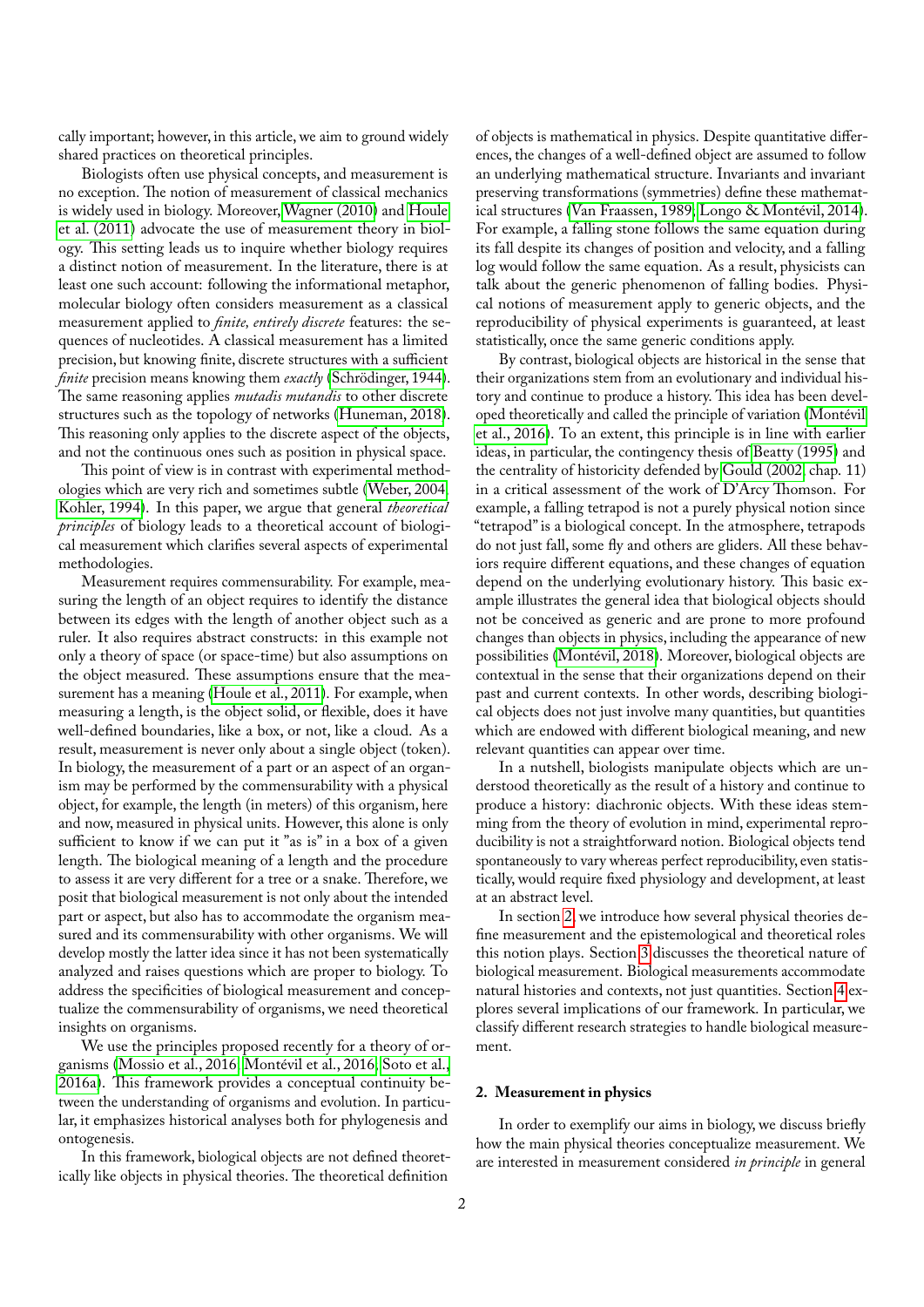theoretical frameworks and not in specific experimental situations. For the theory, what does "obtaining quantities" in experiments or observations means? These accounts are sufficiently general to be valid for *any* practical situation in the corresponding theory, and they have deep practical and theoretical consequences.

### <span id="page-2-0"></span>*2.1. Classical measurement*

In classical mechanics, a system has a pointwise state in the space of possible states. The empirical access to this state is approximate: a measurement has a finite precision,  $\epsilon$ , which can *in principle* be arbitrarily small. Thus, the state of a system is a point, and the result of the measurement is an interval. Classical measurement is a *metrical* notion: it stems from the concept of distance.

Classical dynamics are deterministic, but measurements may or may not allow to predict the subsequent trajectory. Unpredictable dynamics such as chaotic dynamics are called sensitive to initial conditions. The notion of measurement articulates determinism and randomness in the sense of theoretical impredictability [\(Gillies, 2012;](#page-12-12) [Longo & Montévil, 2017\)](#page-12-13). This example shows that a simple notion of measurement can have far-reaching conceptual consequences.

#### <span id="page-2-1"></span>*2.2. Quantum measurement*

In quantum mechanics, measurement involves the commensurability of a microscopic object and a macroscopic object. Quantum measurement changes the object and leads to quantum randomness. Informally, a quantum state can be decomposed *for a given measurement* as the superposition (the sum) of different states called eigenstates. Each of them corresponds to a single obtainable result. Performing the measurement means that the state of the system becomes an eigenstate associated with the quantity obtained. The other eigenstates in the initial superposition disappear irreversibly. Quantum measurement has an *algebraic* (and geometric) nature.

There is an internal coherence to this notion. Performing the same measurement twice in a row will lead to the same result because the state of the object is already an eigenstate associated with this result: the result obtained in the first measurement is the only possible outcome in the second.

Different observables do not necessarily lead to the same decomposition. An eigenstate which corresponds to a specific position, for example, does not correspond to a specific velocity and the other way around. Then, measuring the position, measuring the velocity and measuring the position again will not necessarily lead to the same position twice. Lastly, some authors argue that, in an experiment, a measurement is needed to put the system in a known initial state [\(Mugur-Schächter, 2002\)](#page-13-10). The typical theoretical structure of an experiment is then: measurement, time evolution (Schrödinger equation typically), measurement.

# <span id="page-2-2"></span>*2.3. Reference frame*

Experimenters choose space-time reference frames arbitrarily to represent concrete situations and describe features such as positions quantitatively. Relativity (Galilean, special and general)

states how the description of a situation in one reference frame can be transformed into the description of the same situation in another reference frame and ensures that these descriptions are coherent. This concept overcomes the arbitrary choices of reference frames, and its mathematical nature is geometric.

## <span id="page-2-3"></span>*2.4. Conclusion*

The concepts of physical measurement we described are principles in their respective theory, and they are very different. Their common point is that they all describe the role of the experimenter and its instruments in an abstract and very concise way.

## <span id="page-2-4"></span>**3. A theoretical account of biological measurement**

To describe our theoretical notion of biological measurement, we rely mainly on the principle of variation [\(Montévil et al., 2016\)](#page-13-6). This principle builds on evolutionary biology and states that biological objects can vary in a stronger sense than objects described by physical theories. The latter change, but physicists understand their changes by underlying stable mathematical structures. Instead, biological variations in the strong sense require changing mathematical structures. Biological objects are formed by a cascade of such variations and the notions of historicity and contextuality become fundamental. Figure [1](#page-3-0) summarizes this perspective which guides our analysis of biological measurement.

In physics, objects can be highly simplified and remain relevant for physics. For example, it is sound to study a material composed only of iron. In biology, this is not the case. For example, looking at one or several molecules alone pertains to biochemistry, not biology. In biology, the measured features of organisms or cells, such as the concentration of molecules or the shape of tissues, are measured *in* organisms or cells and are generally produced and maintained by them [\(Mossio et al.,](#page-13-5) [2016;](#page-13-5) [Montévil & Mossio, 2015\)](#page-13-11). Therefore, our discussion of biological measurement is not limited to the parts observed *per se*. Instead, our approach of measurement accommodates both the parts observed and the organisms associated. Both are reported carefully in empirical studies, and we posit that they are elementary aspects of biological measurement. This section may be seen as the theorization of a typical "method section" in any experimental paper in biology.

## <span id="page-2-5"></span>*3.1. Phylogenetic classification and nomenclature of biological objects*

Reporting a biological measurement starts with describing the organisms observed and naming them. The theoretical and philosophical underpinnings of these names are an essential aspect of biological measurements. The standard, general way to name organisms is to use systematics. Biologists always use this method, even though other methods can complement it, as discussed in the following section.

We want to emphasize two aspects of this method that impact the concept of measurement. The first is the definition of the names themselves and the second is the phylogenetic classification of living beings [\(de Queiroz, 1992;](#page-13-12) [Lecointre &](#page-12-14) [Le Guyader, 2006\)](#page-12-14).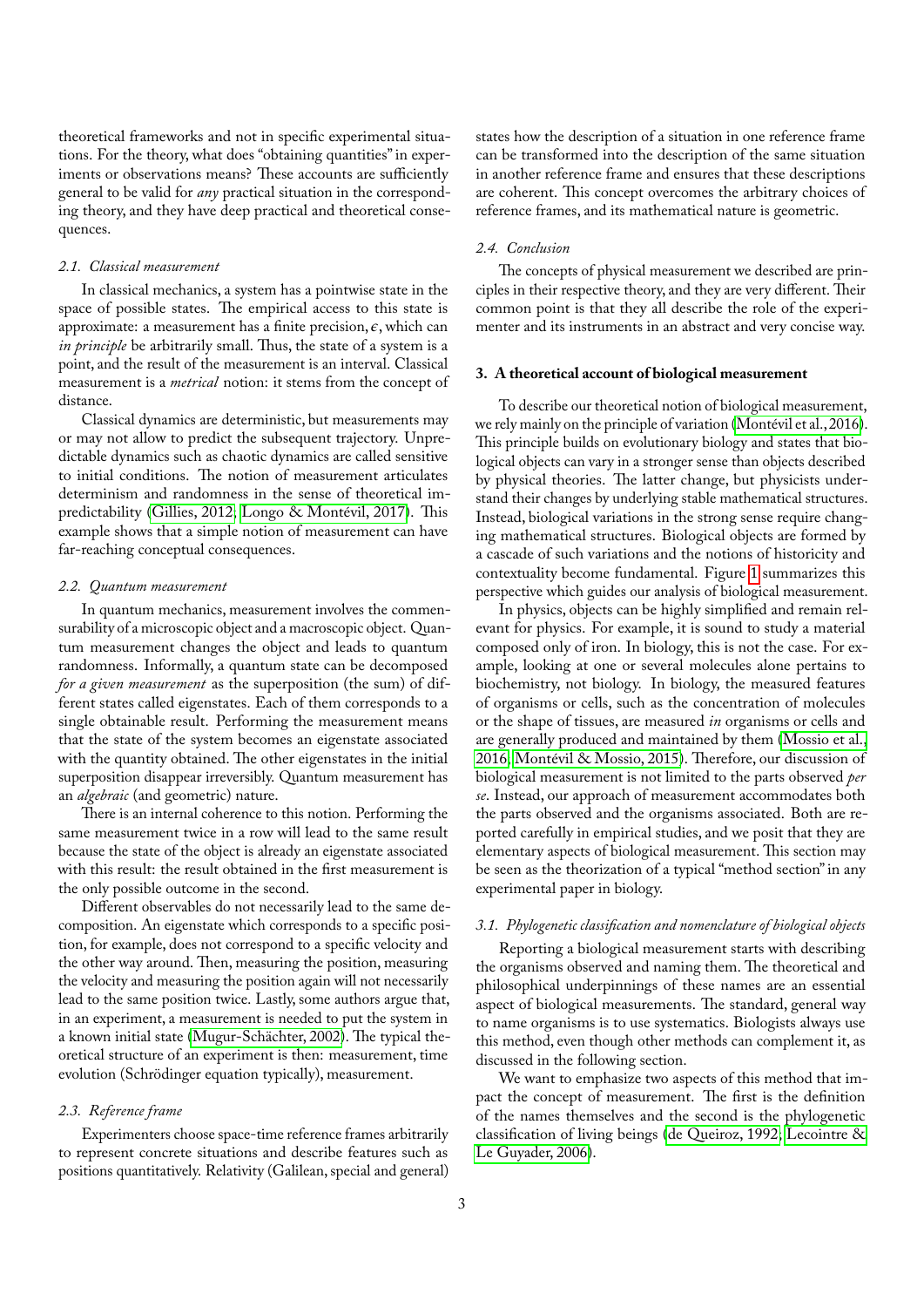

<span id="page-3-0"></span>Figure 1: *Theoretical structure of biological objects*, after [Montévil et al. \(2016\)](#page-13-6). In biology, organisms are not described theoretically by invariants and invariant preserving transformations (symmetries) which would provide a generic meaning to the features observed. Instead, their regularities are constraints that come from an history and collectively maintain each other in a given context. These constraints can change over time as the objects continue to generate a history over physiologic, developmental and evolutive time scales. An account of biological measurement has to accommodate simultaneously the measured aspects (constraints) and the rest of the organism which we describe as a specific object.

In order to provide stability to the meaning of the names used to describe living beings, systematics establish and follow strict rules to describe new species and other clades (e.g., genus, family). Nomenclature codes use the principle of typification. Typification means that defining a name requires a type. For example, the definition of a name at the family level requires a genus-level type, a genus-level name requires a species type, and describing a new species (or subspecies) requires referring to one specimen (holotype) or several specimens (syntype) which are kept in a collection [\(CZN International, 1999;](#page-12-15) [McNeill et al.,](#page-13-13) [2012,](#page-13-13) art. 72.3 and 40 resp.). Typification ensures the stability of the definition of names even if the classification changes. Namebearing types are required to be in a biologically inactive state and thus are fixed reference objects [\(McNeill et al., 2012,](#page-13-13) art. 8.4).

Typification implies that the definition of biological names ultimately depends on specific, static, material objects [\(Grand](#page-12-16)[colas, 2017\)](#page-12-16). This situation is in contrast with the theoretical definitions in the International System of Unit based on physical theories. For example, a meter is the distance traveled by light in vacuum in 1/299792458 seconds. This definition refers to matter but does not need the conservation of a specific object. Instead, it uses the generic, theoretical object called "light in the vacuum" which has an invariant velocity in both special and general relativity<sup>[1](#page-3-1)</sup>.

Names associated with specific material objects (types) are not sufficient for scientific practices. In order to endow names with a more general meaning, systematics uses the phylogenetic classification method [\(de Queiroz, 1992;](#page-13-12) [Lecointre &](#page-12-14) [Le Guyader, 2006\)](#page-12-14). This method classifies living beings by estimating their genealogy. The genealogy is a theoretical concept

that stems from the theory of evolution; however, the genealogy of current organisms spans billions of years, and human observers cannot access it directly. As a result, the phylogenetic classification uses different concepts than a genealogical tree. For example, it is impossible to determine whether a fossil species is an ancestor of a current species, but it is possible to establish that they are closely related genealogically. The phylogenetic method distinguishes a theoretical level and an observable level which is reminiscent of the distinction between a state and what can be observed in physics.

The phylogenetic classification assesses the evolutionary proximity between different organisms. Systematists start with the characters characterizing the different organisms, including DNA sequences. These characters are used by a computational method which provides a nested hierarchy of groups, see figure [2.](#page-4-1) These methods typically assume that the most likely situation minimizes the number of evolutionary changes, and in particular the appearance of novelties. These analyses lead to classifications where acceptable groups, called monophyletic groups or clades, are the descent of a common theoretical ancestor. The classification can then be used for taxonomic purposes. Of course, evolutionary reasonings guide the choice of the characters and the computational method used, and these choices are commonly debated.

Clades are defined by their estimated historical origin and not by their current ecological status or physiology. Since the definition of clades is based on a historical analysis, it accommodates the diversity and diversification of living beings straightforwardly. For example, the famous goat (*Capra aegagrus hircus*) discussed by [West-Eberhard \(2003\)](#page-13-14) is a paradigmatic example of developmental plasticity because it is bipedal: a significant change occurred in a single specimen. Despite its peculiarities, this specimen is still part of the subspecies *C. aegagrus hircus* because the subspecies is defined by its historical origin, not by its

<span id="page-3-1"></span><sup>&</sup>lt;sup>1</sup>Historically, the definition of a meter has first been theoretical, then it used a standard prototype. The current definition is again theoretical.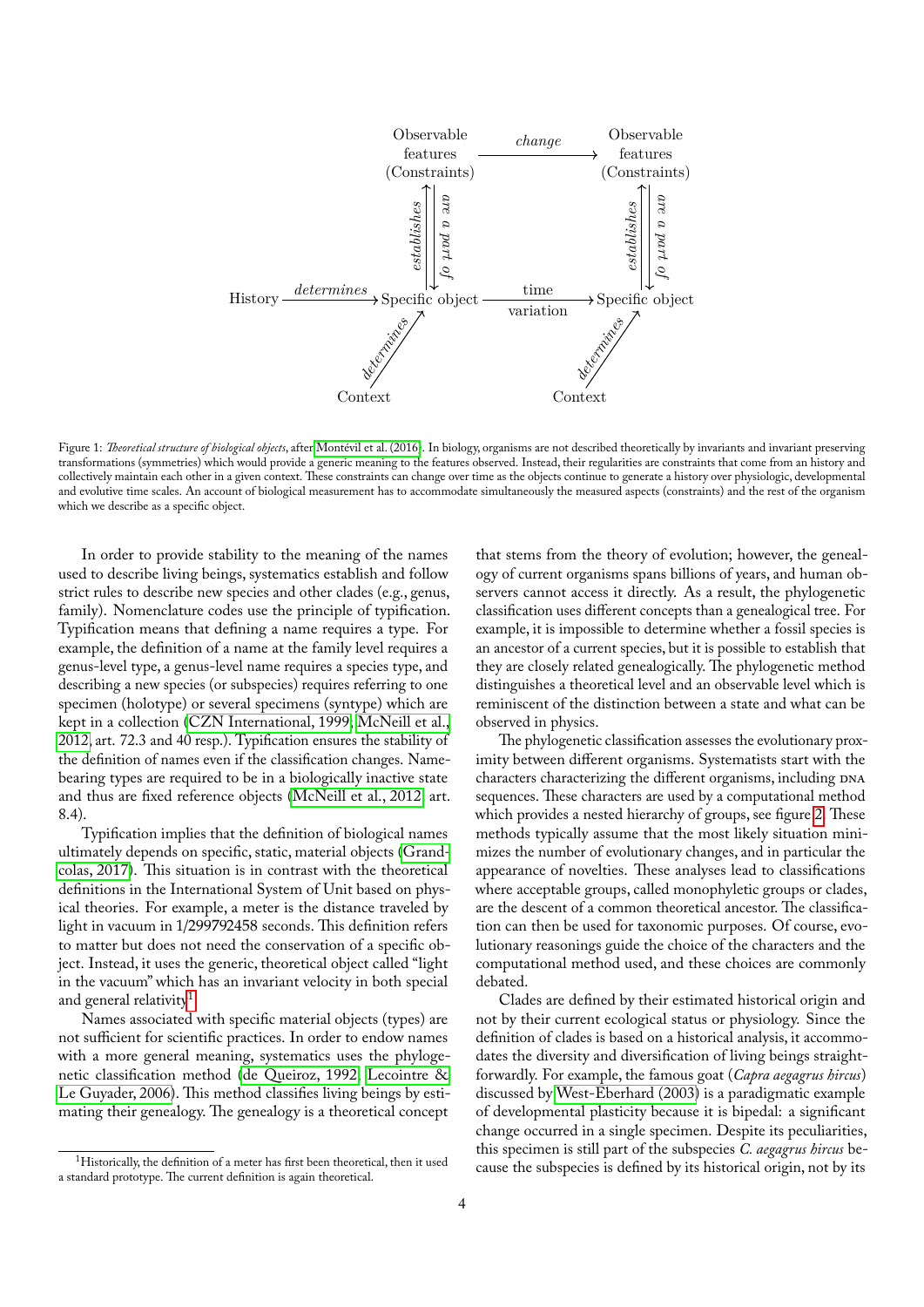

<span id="page-4-1"></span>Figure 2: Principle of the phylogenetic classification. LEFT: a schematic representation of the genealogy of a few species over evolutionary timescales. This genealogy is not observable as such. MIDDLE: the consequence of evolution is the presence of diverse life forms, some of which are used by biologists as types. Name-bearing types formally define names. Names are then extended to the specimens of the same species. RIGHT: the characters that the specimens share and do not share are used to assess their evolutionary proximity with a mathematical model of evolution. Acceptable groups are defined as the descent of a theoretical common ancestor and lead to a classification.

properties.

Biological observations typically refer to a specific clade, usually a species or subspecies. By definition of a clade, this only ascertains a given shared theoretical ancestor. This common past involves similarities between the specimens studied, but it does not guarantee that the properties of interest in a given investigation will be similar or even exist.

# <span id="page-4-0"></span>*3.2. Observed and controlled genealogy*

The design and description of typical biological experiments use genealogical elements that go beyond what systematics can provide. Genealogical knowledge is provided by the direct observation of the lineages leading to the specimens studied and can be more or less comprehensive. Of course, direct genealogical knowledge is limited to the historical period where biologists follow the appropriate methods, that is to say, about a century at best.

Usually, direct genealogical knowledge goes with more or less control over the genealogy. In the case of organisms reproducing sexually, there are two main strategies to control genealogies: establishing inbred or outbred strains, see figure [3A](#page-5-1). Inbred strains stem from several generations of inbreeding. By enforcing this behavior, biologists aim to obtain a genetically homogeneous population. Inbred strains still change over time at least as a consequence of genetic drift. These changes lead to the definition of substrains that have biologically relevant differences and are not interchangeable [\(Simpson et al., 1997\)](#page-13-15). By contrast, outbred strains aim to maintain heterozygote populations while keeping as much genetic homogeneity as possible. These strains are more genetically labile than inbred strains and are often considered more variable phenotypically [\(Chia et al. 2005;](#page-12-17) [Festing 2014,](#page-12-18) however see [Jensen et al. 2016\)](#page-12-19).

A specific nomenclature for strains completes the nomenclature deriving from systematics. For example, a widespread strain in biomedical research is the inbred mouse strain C57BL/6 (Black 6) [\(Festing, 2014\)](#page-12-18). Naming strains to report an experiment includes the breeding institution. For example, C57BL/6NCrl

are Black 6 mice from the National Institutes of Health (N) and which are bred by Charles River Laboratory (Crl) [\(Sacca et al.,](#page-13-16) [2013\)](#page-13-16).

The choice of strain can profoundly impact experimental results. For example, Black 6 mice have singular features such as their nociception (sensation of pain) [\(Mogil et al., 1999\)](#page-13-17). [Isaacs](#page-12-20) [\(1986\)](#page-12-20) tested the incidence of tumors in rats exposed to the carcinogen DMBA and found that this incidence is 0%, 15%, 40% and above 90% depending on the strain used. The sensitivity to endocrine disruptors also depends on the strain [\(Spearow et al.,](#page-13-18) [1999\)](#page-13-18).

In the case of cells, the situation is overall similar to the case of animals. Cell lines and sub-lines are established, named, and exchanged between laboratories. For example, the first laboratory immortal human cell line, the HeLa cell line, originated from a single patient, Henrietta Lacks (who died in 1951) and thus HeLa cells have a common origin. This cell line is widely used, and more than 99000 references in PubMed mention it (08/2018). Cell lines have two specificities (fig. [3B](#page-5-1)).First, a single cell can originate a clonal population in common cases. Second, the use of frozen samples enables biologist to "stop" biological time. Biologists use these operations to obtain populations of cells that are far closer genealogically to their common ancestor than cells which would be proliferating with variations in culture.

Both animal strains and cell lines can be modified for research purposes, either by artificial selection for a specific trait or by genetic engineering, a subject extensively discussed by [Kohler](#page-12-8) [\(1994\)](#page-12-8) in the case of *Drosophila melanogaster*. These modifications are not only aiming for a specific new trait; they include ruling out animals with spontaneous, problematic mutations.

It is standard practice to communicate live sample between research laboratories or between breeding institutions [\(Kohler,](#page-12-8) [1994,](#page-12-8) chap. 5). Communicating live samples is required for biologists to ensure that the specimens studied in different laboratories are close genealogically and carry the same spontaneous or artificial changes if any. Commitment to perform these exchanges is required to publish in many journals. Replicating an experi-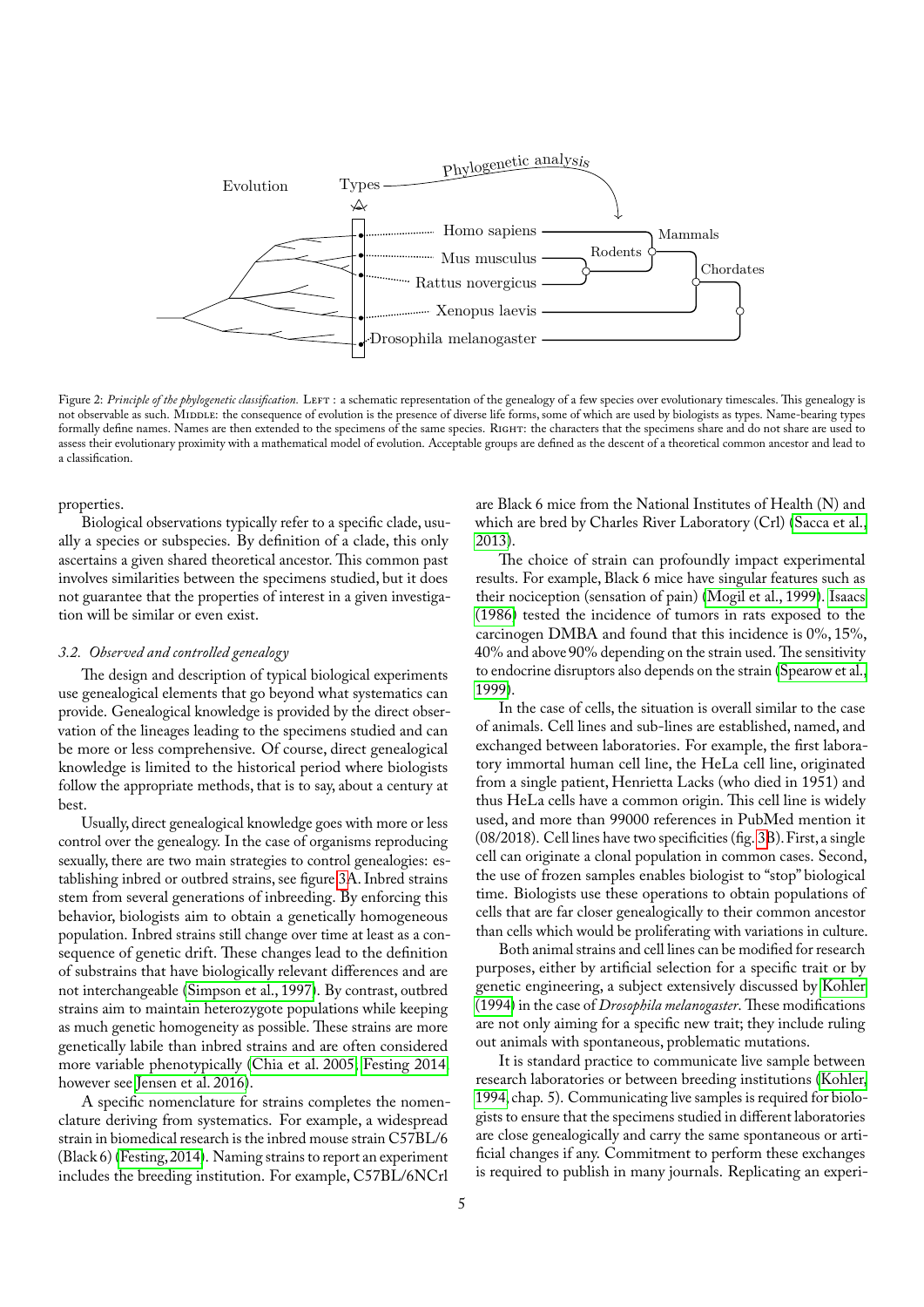

<span id="page-5-1"></span>Figure 3: *Observed and controlled genealogies.* A: *A schematic representation of strain breeding.* Biologists use wild or domesticated specimens to start controlled strains. In the case of inbred strains, there is no crossing with specimens external to the strain. In the case of outbred animals, some diversity is regularly introduced. Substrains may be defined, either because they are the result of genetic manipulations, selection in outbred strains, or just as the result of genetic drift. B: *Controlled genealogies in* the case of cells. Doing a standard subculture is not enough to ensure that the individuals of a population share a recent common ancestor. To ensure a recent common ancestor, biologists typically perform a highly diluted subculture which isolates a single cell. This cell and its descent proliferate, and their proliferation leads to a new population. This population can then be frozen in order to stop biological processes, and in particular to stop proliferation and the associated variations [\(Soto et al.,](#page-13-7) [2016a\)](#page-13-7). Subsets of this frozen population can be used to perform experiments and be shared with other laboratories. The cells obtained using this method share a known, recent common ancestor and are often used to reproduce experiments.

ment using specimens from a controlled genealogy requires an exchange of matter, a point that we discuss in section [4.1.](#page-8-2)

Genealogies are not limited to cell division and sexual reproduction. Viruses lead to horizontal transfers, biologists use a diversity of manipulations, such as chimera obtained by the fusion of different zygotes. Last, some authors consider that microbiomes should be considered as parts of organisms which implies that several lineages come together to form a holobiont [\(Gilbert, 2014\)](#page-12-21). These examples are beyond the basic concept of genealogy but fit a broader concept of genealogy *sensu* the historical origins of specimens.

The use of controlled strains and cells lines is not universal in biological experiments. For example, cells may come directly from recent human samples, and animals may come from captures in the wild. However, the practice of using sometimes very tightly controlled genealogies is widespread, in particular in biomedical research. The active control of genealogies, including modifications, leads to a situation where the natural history of the specimens is entangled with the human history of biological sciences (see [Kohler, 1994,](#page-12-8) for a discussion in the case of *D. melanogaster*).

The knowledge and control over part of the recent genealogy of the specimens experimented upon is a supplement to the phylogenetic method of classification. It ensures that the specimen studied have a recent shared past. Even though this control is tighter than with the classifications of systematics alone, the same theoretical and philosophical limitations apply: the description is historical and does not ensure that the specimens have the very same organizations. Nevertheless, several methods provide partial control over biological organizations. For example, inbred strains are (almost) homogeneous genetically, and some aspects of animal phenotypes are controlled regularly in breeding institutions. Thus, these methods provide precise knowledge and control over the historical origin of the specimens studied and limited direct control over their organizations.

## <span id="page-5-0"></span>*3.3. Historical contexts*

Knowledge and control of the past of organisms and cells used in an experiment are not limited to their genealogy. Their past contexts are also relevant. By context, we mean the environment, including the possible interactions with other organisms. The control of past contexts can go from the timescale of many generations to the timescale of ontogenesis or even the shorter time scales preceding the experiment.

In the case of cell culture, the control and knowledge of the context stem first from the use of a standardized medium, temperature, and protection from contaminations. Even the choice of supplies such as centrifugal tubes used with the medium can have dramatic consequences on cellular behaviors [\(Soto et al.,](#page-13-19) [1991\)](#page-13-19). Another critical parameter is the density of cells. When this density is too low, the lack of quorum effect can change cellular behaviors. On the opposite, when the density is too high, the cells constrain each other's proliferation. Moreover, cells typically need time to adjust to a change of conditions such as a change of medium [\(Longo & Montévil, 2011b\)](#page-12-22). All these factors are important since they determine the status of the cells subjected to the experimentation. In order to perform controlled experiments, experimenters choose an initial status that can be obtained consistently in a cell population (homogeneity) and different replicates (reproducibility). The most straightforward condition that can be obtained and sustained consistently is unconstrained proliferation.

The case of animals is similar to the case of cells. In laboratory conditions, the control of the context includes typically the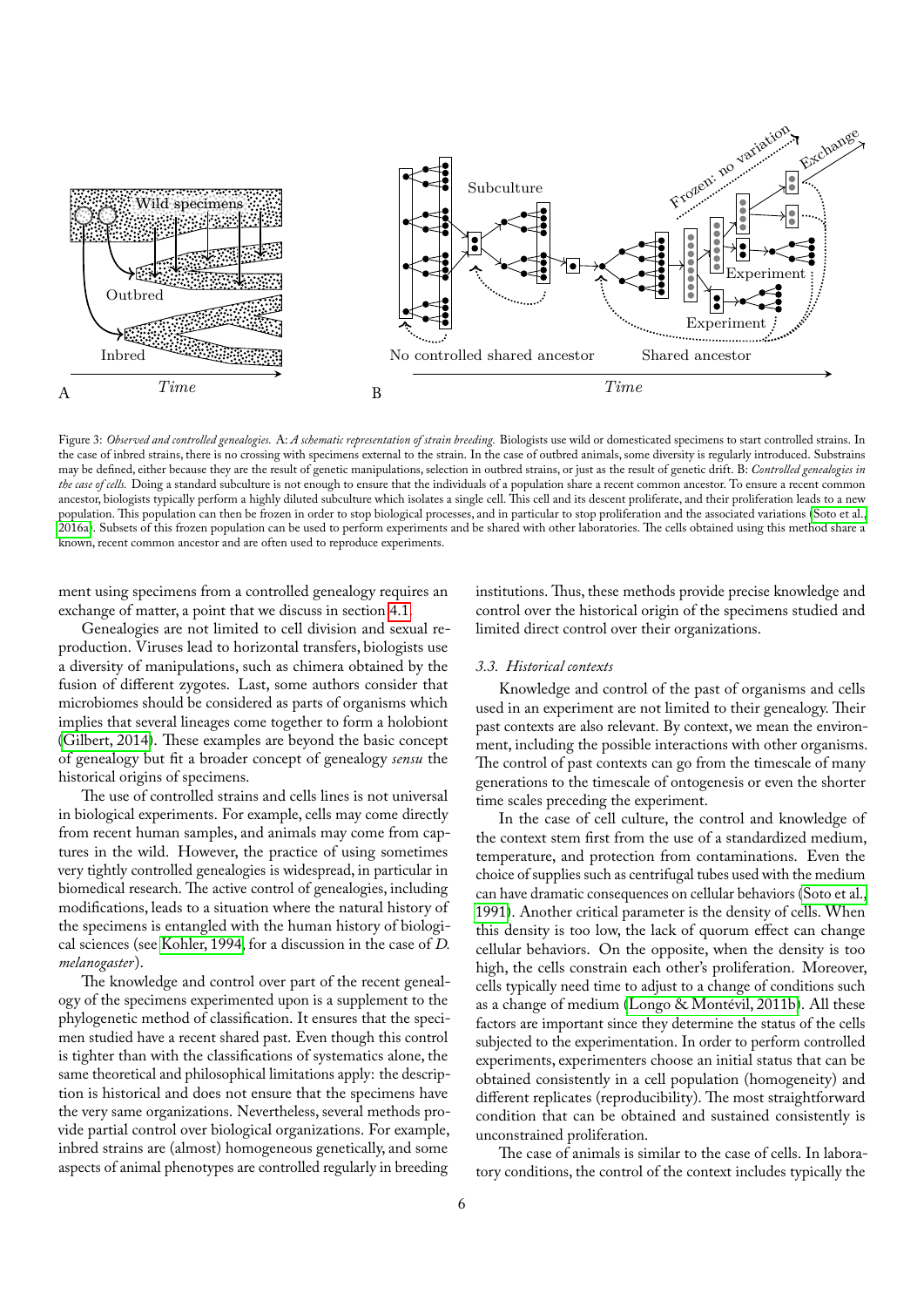temperature, light cycle, the nature and quantity of food, avoiding pathogens, and the number of animals per cage. For example, [Heindel et al. \(2015,](#page-12-23) section 2.6) describe the context in which animals are raised before and during a large scale experiment. However, their past context can be considered problematic. This work aims to study the effects of the endocrine-disrupting chemical bisphenol A (BPA).The animal experimented upon are raised in BPA free cages, but they originate from strains which are raised in polycarbonate cages by the animal provider, and polycarbonate leaks BPA.The exposure of pregnant females to BPA have known effects spanning two generations ("grandmother effect", [Susiarjo et al., 2007\)](#page-13-20) and there are other known and probably also unknown epigenetic factors.

Understanding the importance of past contexts requires a short theoretical discussion on heredity. Under the assumption that DNA sequences are the only form of heredity, contexts before an experiment are relevant only during development. However, this assumption is not valid in general, and epigenetic inheritance is a widespread phenomenon [\(Jablonka & Raz, 2009;](#page-12-24) [Jablonka](#page-12-25) [et al., 2014;](#page-12-25) [Danchin et al., 2019\)](#page-12-26). Let us introduce a simple example that does not require recent advances in epigenetics. MMTV is a retrovirus which can be inherited exogenously from the milk of an infected host to another animal, usually its descent [\(Dudley et al., 2016\)](#page-12-27). If, say, inbred mice are fed milk from contaminated mice of another strain, then these mice will carry MMTV and transmit it to their descent. A contaminated female will lead to a substrain which is genetically identical to the original inbred strain (as long as the retrovirus does not alter mice DNA) but has critical immunological and oncologic differences.

Many strategies such as working with inbred strains or clonal cell populations strive for genetic uniformity. These strategies could be extended formally to known forms of epigenetic heredity. However, the knowledge and control of past contexts over several generations is an *indirect*, partial way to control known and unknown epigenetic heredity, in combination with the control of genealogies. As a conclusion, past contexts over several generations are relevant.

The context at the timescale of one generation is also relevant, as advocated by the concept of ecological developmental biology [\(Gilbert & Epel, 2009\)](#page-12-28). Even the position of a fetus relative to its male and female siblings in the uterus has a measurable impact [\(Ryan & Vandenbergh, 2002\)](#page-13-21). The context matters at shorter timescales too. For example, to measure heart rate or blood pressure on a rat, biologists need to take into account the memory and anticipation associated with the procedure [\(Longo](#page-12-22) [& Montévil, 2011b;](#page-12-22) [Nadin, 2017,](#page-13-0) for conceptual frameworks). In this particular case, the stress induced by the measurement impacts the heart rate and can be limited by training the animal, that is, changing its anticipations [\(Gross & Luft, 2003\)](#page-12-29).

The context in which organisms and cells live before the experiment matters from the timescale of several generations to the timescales of development and physiology. The work on past contexts complements the one on genealogies as a method to manage the past of the specimens studied. It follows that the same epistemological limitations apply.

#### <span id="page-6-0"></span>*3.4. Synchronic aspects of measurement*

The aspects of measurement discussed above are mostly diachronic: they pertain to the past of objects. By contrast, this section analyses aspects relevant during the observation of intended features.

## <span id="page-6-1"></span>*3.4.1. Current context*

Overall, the discussion in the previous section applies also to the context during an experiment. The context contributes to the definition of the specimens and quantities observed. This contribution is both practical and theoretical. It is practical because it describes the necessary operations required to perform the same measurement beyond using the same apparatus and reading its results. It is theoretical because the meaning of the results depends on these operations.

To illustrate the importance of the context, let us consider the example of mammal metabolism observed by the oxygen consumption rate. This rate seems to be a simple empirical quantity; however, it depends on the activity of the organism observed and its relevant components. To compare the metabolism of different organisms, biologists define different kinds of physiological activity. The target activities have to be meaningful and achievable for all the organisms considered, which may be difficult when measurement applies to the many different species of a large clade. In all cases, the meaning of the results depends on the nature of the activity chosen (fig. [4\)](#page-7-2). Metabolic rates have several definitions [\(Longo & Montévil, 2014,](#page-12-9) chap. 2 for a review):

- The field metabolic rate (FMR) corresponds to the activity of organisms in an ecosystem, without constraints from the observer (fig. [4E](#page-7-2)1).
- The basal metabolic rate (BMR) considers organisms at rest, that is to say, undisturbed, non-sleeping organisms in a thermoneutral environment and in a post-absorptive state. Evolution leads to a diversity in the activities of organisms and the BMR levels down the impact of this diversity on the metabolism (fig. [4E](#page-7-2)3). It is not always possible to instantiate this definition; for example, ruminants are never in post-absorptive state (fig. [4E](#page-7-2)2).
- The maximum metabolic rate (MMR) considers the maximum level of sustainable activity. By focusing on the upper boundary of the metabolism, only the determinants of this boundary are relevant and not the various characters involved in biological activities (fig. [4E](#page-7-2)4).

By choosing different contexts, biologists co-determine what is observed even when the same measurement apparatus is used to observe the same part. The BMR and MMR show that it is even possible to choose observations that focus on properties shared by different species by leveling down the weight of the organizational diversity stemming from history.

## <span id="page-6-2"></span>*3.4.2. Choosing or eliminating individuals*

Filtering of individuals is a method to control strains: breeders disregard animals with deleterious mutations, diseases, or other peculiarities. Sometimes, only minimal control over the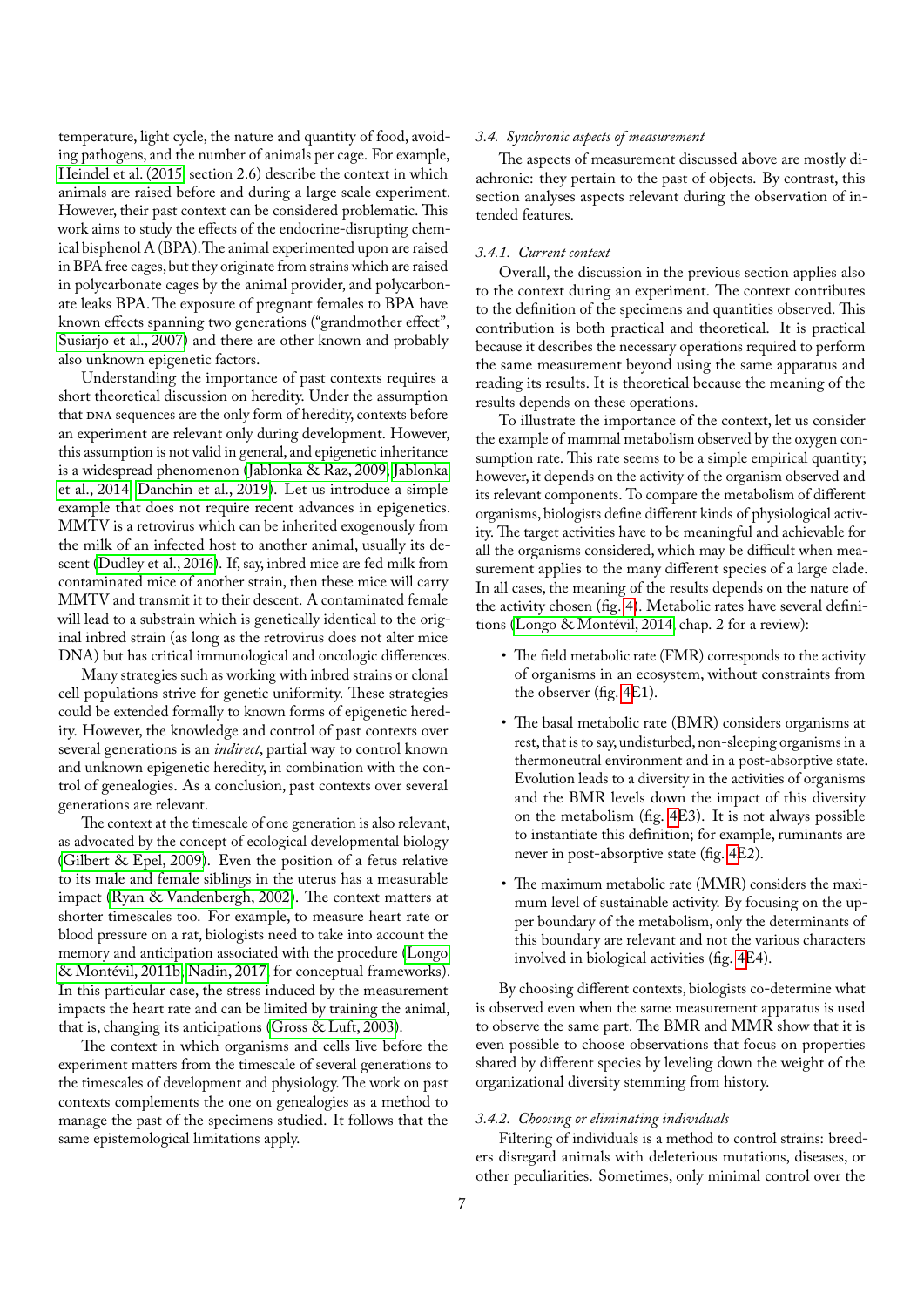

<span id="page-7-2"></span>Figure 4: *Different measurements of the same quantity.* A: *A schematic representation of the appearance and disappearance of relevant characters.* Dotted lines represent relations of homology. White shapes are characters which disappeared. B: *Four different ways to measure a quantity .* S1 and S1' are two similar specimens. All represented characters impact  $q$ . The size of a symbol represents the impact of the corresponding character on  $q$  in the given context. E1: A measurement performed without specific care for the characters contributing to  $q$ , e.g., the field metabolic rate. E2: A measurement performed in a standardized way for S1 but not for the other species. E3: The animal performs no specific activity which reduces the weight of several characters, e.g., the basal metabolic rate. In this case, only homologous characters remain quantitatively relevant. E4: A constraint dominates the determination of the measured quantity despite the diversity of relevant characters, e.g., the maximum metabolic rate.

past context and genealogy is possible. For example, in humans, most methods above would be unethical. Choosing individuals having specific characteristics and eliminating individuals with unwanted characteristics is an alternative method of control on the organisms investigated.

Filtering of individuals is possible during experiments; however, it impacts the meaning of the results. For example, in the case of a toxicological experiment, unexpected variations should be reported since they may be relevant to understand the effect of the chemical studied and may be investigated in other studies. However, if we want to study the "normal" physiology of insulin after long-term exposure to high-sugar diet, then it is necessary to rule out diabetic animals. Last, the quantities of interest cannot be measured at the expected time point in the case of individuals who meet an untimely death, which is an uncontrolled filter.

Filtering of individuals by their properties is a complementary way to control biological objects. Performing this filtering enables biologists to discard specimens which have gone through unwanted variations, or which have not gone through expected variations. Criteria can range from developmental anomalies, mutations, pathologies to animals frightened during measurement.

#### <span id="page-7-0"></span>*3.4.3. Data acquisition*

Biological measurements typically provide quantities, and this process has an anhistorical dimension that is comparable to physics. The notion of measurement of classical physics is relevant in biology. When measuring a continuous quantity such as the velocity, the measurement is never exact and provides an interval instead of a single quantity  $(\S$  [2.1\)](#page-2-0). Other physical notions such as reference frames can also be relevant. [Wagner \(2010\)](#page-13-2) and [Houle et al. \(2011\)](#page-12-6) fruitfully import concepts of measurement theory in biology which are relevant for the synchronic aspect of measurement. Since these aspects are not properly biological, we will not develop them further here.

The principle of variation implies that an observed feature can become ill-defined or acquire a different meaning. Here, biology goes beyond standard measurement theory since the changes of biological objects lead to a collapse of the original meaning of the quantities observed. For example, the heart rate is defined by beat-to-beat intervals, but pathological situations such as torsade de pointes escape the standard definition of a heartbeat, and the notion of heart rate becomes ill-defined. Similarly, the properties of the hind legs of the bipedal goat discussed above have a different meaning than in its quadruped counterparts.

Last, most experimental protocols in biology use control groups which are not subjected to the transformations investigated [\(Johnson & Besselsen, 2002\)](#page-12-30). Control groups enable experimenters to assess the organization of specimens having the same historical origin and exposed to the same context than the organisms subjected to a putative difference maker. Controls enable biologists to estimate whether the results stem from the context, spontaneous variations, or conditions tested. Biological objects are labile, and control groups are the closest reference point possible to the objects tested.

#### <span id="page-7-1"></span>*3.5. Irreducibility of biological variation*

Despite the use of methodologies providing tight control over biological objects, the principle of variation entails that there are always possible qualitative variations. Variations can impact the observed features directly, making them variable, changing their meaning or even possibly making them ill-defined. Populations which are too similar are evidence of malpractice [\(Bolland et al.,](#page-12-31) [2016\)](#page-12-31). When observing a given feature among several specimens, biologists report "not applicable" (NA) for a specimen when qualitative variations are too significant. For example, pathological heartbeats that do not follow the same sequence of events that regular heartbeats lead to beat-to-beat intervals that do not have the same meaning. This kind of departures appears for theoretical reasons and not only as a result of experimental errors or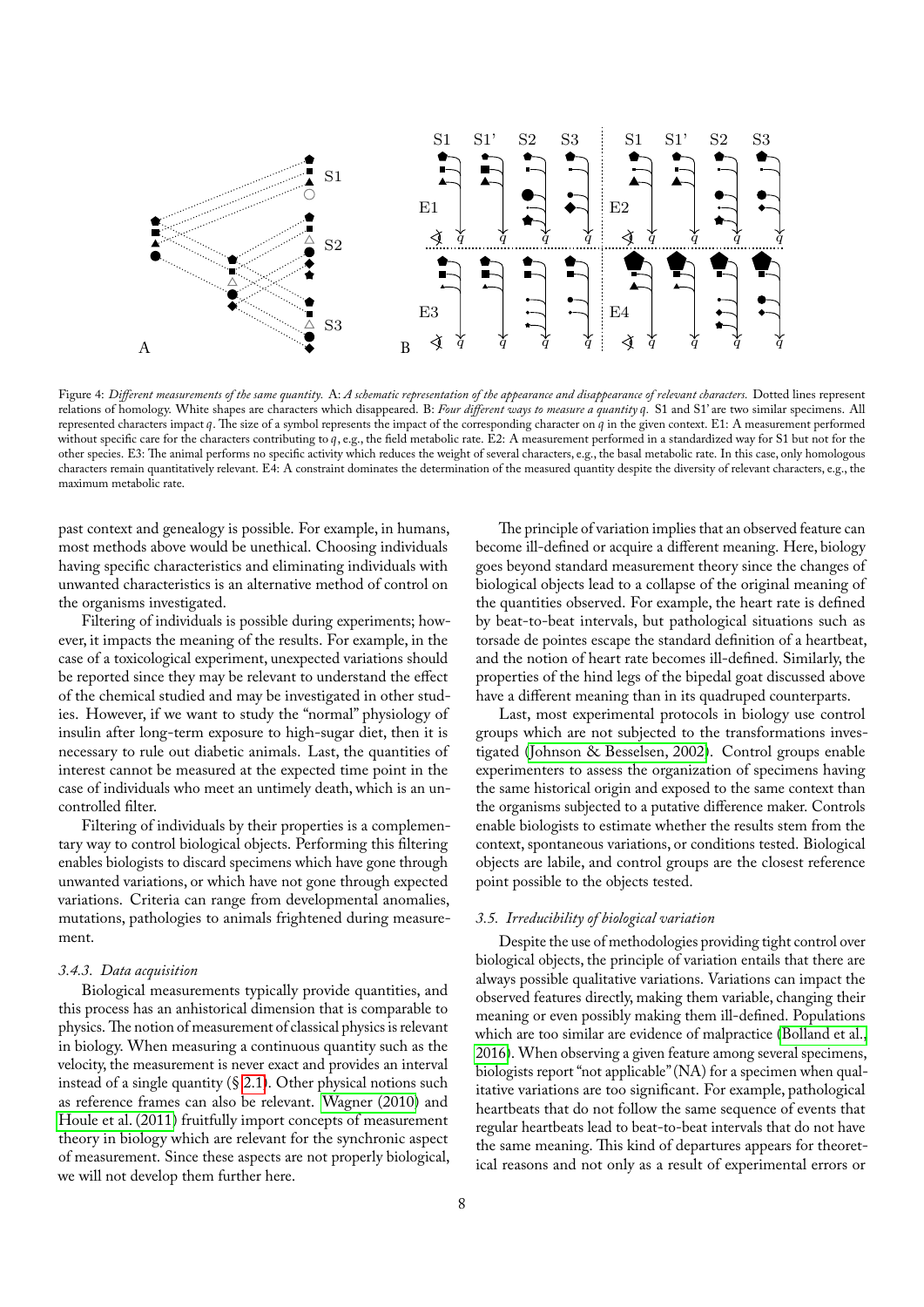as the result of the improper theoretical definition of the target quantities.

Observable, qualitative variations can be shown experimentally even for clonal cells, for example as a result of asymmetries in cellular division [\(Cai et al., 2006;](#page-12-32) [Stewart et al., 2005;](#page-13-22) [Lindner](#page-12-33) [et al., 2008;](#page-12-33) [Soto et al., 2016a\)](#page-13-7) or for dynamical reasons [\(Braun,](#page-12-34) [2015\)](#page-12-34). Of course, the development of multicellular organisms also leads to a high level of variations. Variations occur even when comparing an individual with itself at another time point, even in the case of close time points. For example, many physiological time series are non-stationary [\(West, 2006;](#page-13-23) [Longo &](#page-12-9) [Montévil, 2014\)](#page-12-9). Stationary time series follow the same distribution over time which implies that the mean is a stable quantity. By contrast, non-stationarity implies that assessing the average at different times will not necessarily yield the same results. As a consequence, it is not possible to characterize an organism by precise values of physiologic quantities, and precise results are only valid at a specific time point.

### <span id="page-8-0"></span>*3.6. Recapitulation*

To sum our theoretical approach up, biological measurement has to accommodate simultaneously the aspect observed and the organism in which it takes place. We propose the following principles :

- 1. Measurement has a synchronic dimension for the aspect or part of interest (§ [3.4.3\)](#page-7-0). Usually, the concept of measurement from classical physics is relevant, that is to say, measurement as limited precision. Concepts of measurement theory can also be used [\(Houle et al., 2011\)](#page-12-6).
- 2. The measurement is relative to/constituted by the history and contexts of the organisms of interest. Historicity, here, means a cascade of context-dependent, qualitative variations. A measurement includes a specific way to manipulate and describe these contexts and natural histories, for example, referring to a theoretical or concrete common ancestor.
	- (a) *Genealogy* handles an uncontrolled history that is *shared* by the different organisms studied. Methods include the phylogenetic classification (§ [3.1\)](#page-2-5) and direct genealogical control in the case of strains and celllines (§ [3.2\)](#page-4-0).
	- (b) *Past and current contexts* (environment/interactions) can be (partially) known in the field or controlled in laboratories or breeding institutions. Relevant contexts include past contexts over several generations, during the development or shortly before observations(§ [3.3\)](#page-5-0), and current contexts, during the experiment and observations (§ [3.4.1\)](#page-6-1).
	- (c) *Choosing or eliminating individuals* can be used to observe or eliminate specific histories or variations (pathological cases, unwanted behavior, ontogenetic or phylogenetic histories, etc.,§ [3.4.2\)](#page-6-2).
- 3. Uncontrolled variations can always impact the measurement,including the very definition of the features observed  $(S \, 3.5)$  $(S \, 3.5)$ .

## <span id="page-8-1"></span>**4. Discussion**

## <span id="page-8-2"></span>*4.1. The radical materiality of biological phenomena*

The role of matter in experiments is critical to their epistemological analysis [\(Morgan, 2002\)](#page-13-24). In physics, theories define objects mathematically, by invariants and invariant preserving transformations. This epistemological structure justifies that the same theoretical object can be instantiated independently *de novo*. For example, the speed of light in the vacuum can be assessed on two independent light beams: it is an invariant of the theory. By contrast, biological objects stem from an history. It follows that empirical knowledge in biology cannot be abstracted from concrete material objects (tokens) materializing this history. In this perspective, biological phenomena display a radical materiality [\(Soto et al., 2016b\)](#page-13-25). Our discussion on biological measurement illustrates this idea. Biological names, in systematics, are not defined by a theoretical construct, they are defined by specific specimens called name-bearing types (§ [3.1\)](#page-2-5). Then, experimenting with individuals of a species associated with this name means experimenting on individuals which descend from an ancestor shared by both the specimens experimented upon and the namebearing type. These specimens possess a diachronic, material continuity over time: the genealogy. The same reasoning applies to the controlled strains and cell lines; the exchange of living specimens between laboratories is the further materialization of this philosophical idea.

In general, we can distinguish between different categories of theoretical situations in the relationship between matter and theoretical definitions. The methods to reproduce observations characterize them:

- 1. The description of objects is generic, and the same theoretical object can be instantiated empirically twice without communication of matter, as discussed by [Feynman &](#page-12-35) [Gleick \(1967,](#page-12-35) chap. 4). It is the case in current physical theories.
- 2. The object's behavior is the specific result of a history.
	- (a) Scientists use the permanence of the material object studied. They may be fixed artificially. For example, the name-bearing types used in systematics serve as static references for future observations. They may also continue to change over time, for example, in the case of the biosphere.
	- (b) Scientists use the fact that the objects reproduce. This property provides an exponential amount of objects sharing a common past. The study of living organisms and cells falls typically in this category (case studies such as types above are an exception).

## <span id="page-8-3"></span>*4.2. Symmetry and symmetrisation*

Symmetries play a central role in physics [\(Feynman & Gle](#page-12-35)[ick, 1967;](#page-12-35) [Van Fraassen, 1989;](#page-13-8) [Bailly & Longo, 2011;](#page-12-36) [Longo &](#page-12-9) [Montévil, 2014\)](#page-12-9) and will enable us to provide a more in-depth analysis of biological measurement. Symmetries are transformations which do not change the relevant aspects of a given object. For example, the equation describing free fall does not change for an experiment performed one century ago or today. Time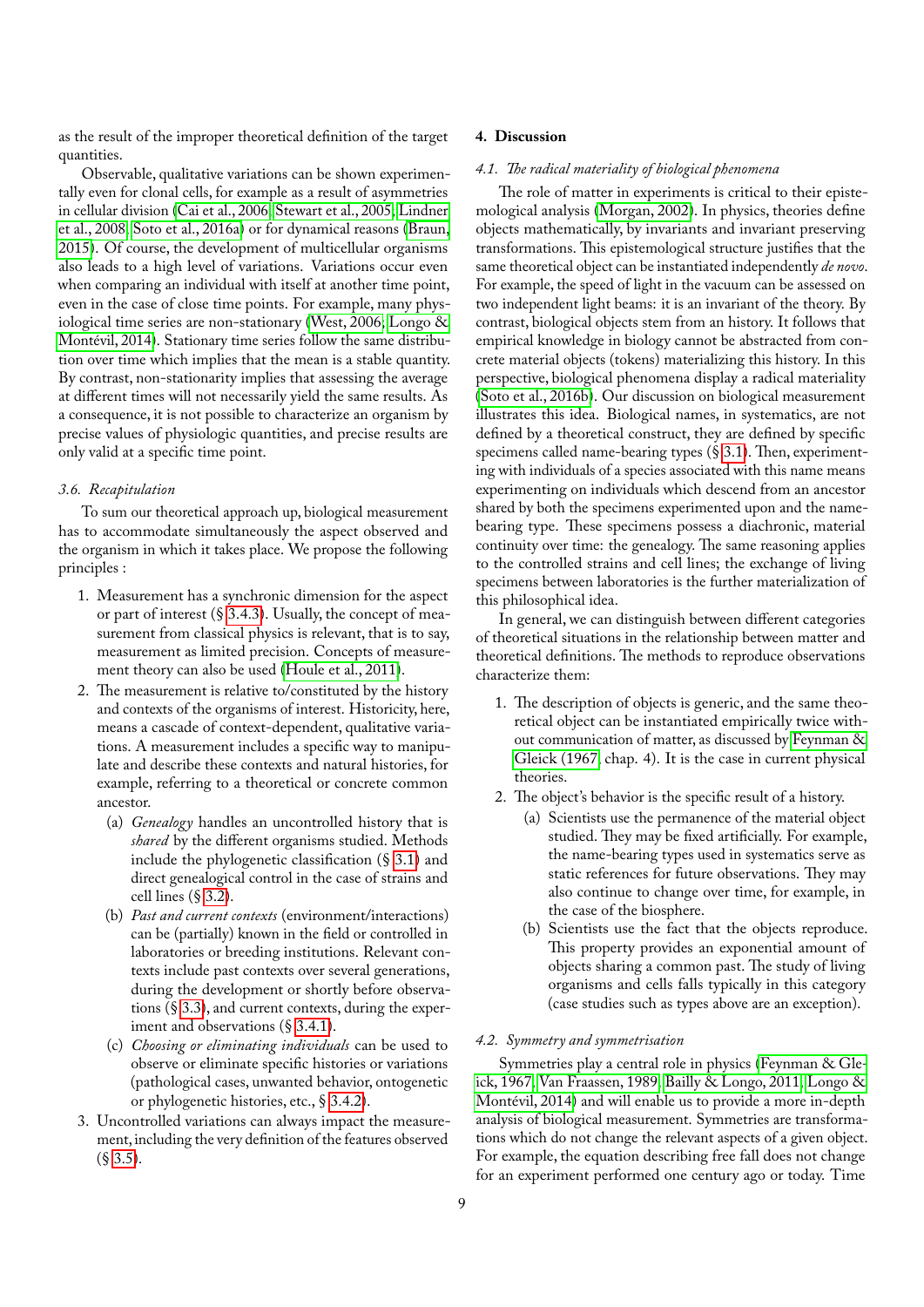

Figure 5: *Recapitulation of the diachronic elements used to define the objects of a typical experiment.* The whole construct illustrated is required to describe the measurement performed. A:The objects are the result of an evolutionary history, which is not directly accessible but can be estimated by the phylogenetic method. B: Specimens of a given species can be used to breed a strain in controlled conditions. C: Elements of this strain are used in an experiment to obtain data.

translation is a transformation that does not change the theoretical description of the object: a symmetry. Moreover, the same equation applies regardless of the nature of the object which is another fundamental symmetry. For example, concerning free fall, if experimenters replace an iron bead with another one, or a copper or wood bead, the phenomenon remains the same: permuting (interchanging) these objects is a symmetry. Symmetries can be either exact, in the sense that they stem from fundamental principles, or approximate.

The concept of experimental reproducibility is a notion of symmetry. The reproducibility of an experiment means that the same set of observations can be performed by different observers, on different material objects, at different times and places.

Moreover, in a given experiment, biologists typically use different specimens exposed to the same conditions in order to perform statistical tests. The tests assume that these specimens follow the same probability distribution, that is, the tests assume that behind the quantitative variations observed there is a single abstract mathematical object (the probability distribution): this is again an assumption of symmetry.

However, biological objects are the result of a history and continue to generate a history. Interpreting this notion in terms of symmetries leads to assert that when time flows, describing the changes of biological objects can require changes of symmetry that do not stem from the description of the initial objects. These changes are the core of the principle of variation [\(Longo &](#page-12-37) [Montévil, 2011a;](#page-12-37) [Montévil et al., 2016;](#page-13-6) [Montévil, 2018\)](#page-13-9). As hinted to in the introduction, these variations conflict with the aim to perform reproducible experiments. In biology unlike in physics, the symmetries associated with reproducibility are not granted theoretically. Instead, they depend on the measurement as summarized in section [3.6.](#page-8-0)

Since biological regularities are more labile than physical ones, symmetries are not provided directly by the theory. In-

stead, they are co-established by the measurement process and the biological objects used. We propose to call this practical and theoretical operation "symmetrization". Biologists typically work on specimens of the same species or more generally specimens with a shared common past. In experiments, they assume a partial equivalence between these specimens and how they are organized. In other words, biologists posit an approximate symmetry between the organization of different organisms and their response to experiments. Control over past contexts is also a symmetrization of the specimens studied and are often designed with this issue in mind. For example, in section [3.3,](#page-5-0) we have discussed how biologists aim for cells *in vitro* to be in a consistent state over time, that is to say, how biologists symmetrize cells. The different methods described in section [3](#page-2-4) should be seen as different symmetrizations.

Different symmetrizations can be performed during an experiment or even during data acquisition. Choosing a symmetrization or another endows the results with entirely different biological meanings. Figure [4](#page-7-2) illustrates this idea and shows different ways to make organisms equivalent. In figure [4E](#page-7-2)1, by being in the field, organisms express their historically (evolutionary) relevant activities and these activities are diverse. In figure [4E](#page-7-2)3, different organisms are mostly restrained to activities that are common to them: the experimenter performs a stronger symmetrization by limiting the characters involved in the determination of the observed quantity.

We can distinguish two kinds of symmetrization: concrete and epistemic symmetrizations. Concrete symmetrizations involve the action of biologists on objects. For example, establishing inbred strains is a concrete symmetrization of genomes, and the symmetrizations illustrated in figure [4](#page-7-2) are also concrete symmetrizations. By contrast, epistemic symmetrizations do not change material objects and are limited to determining what is considered equivalent, that is to say, symmetric by permutation.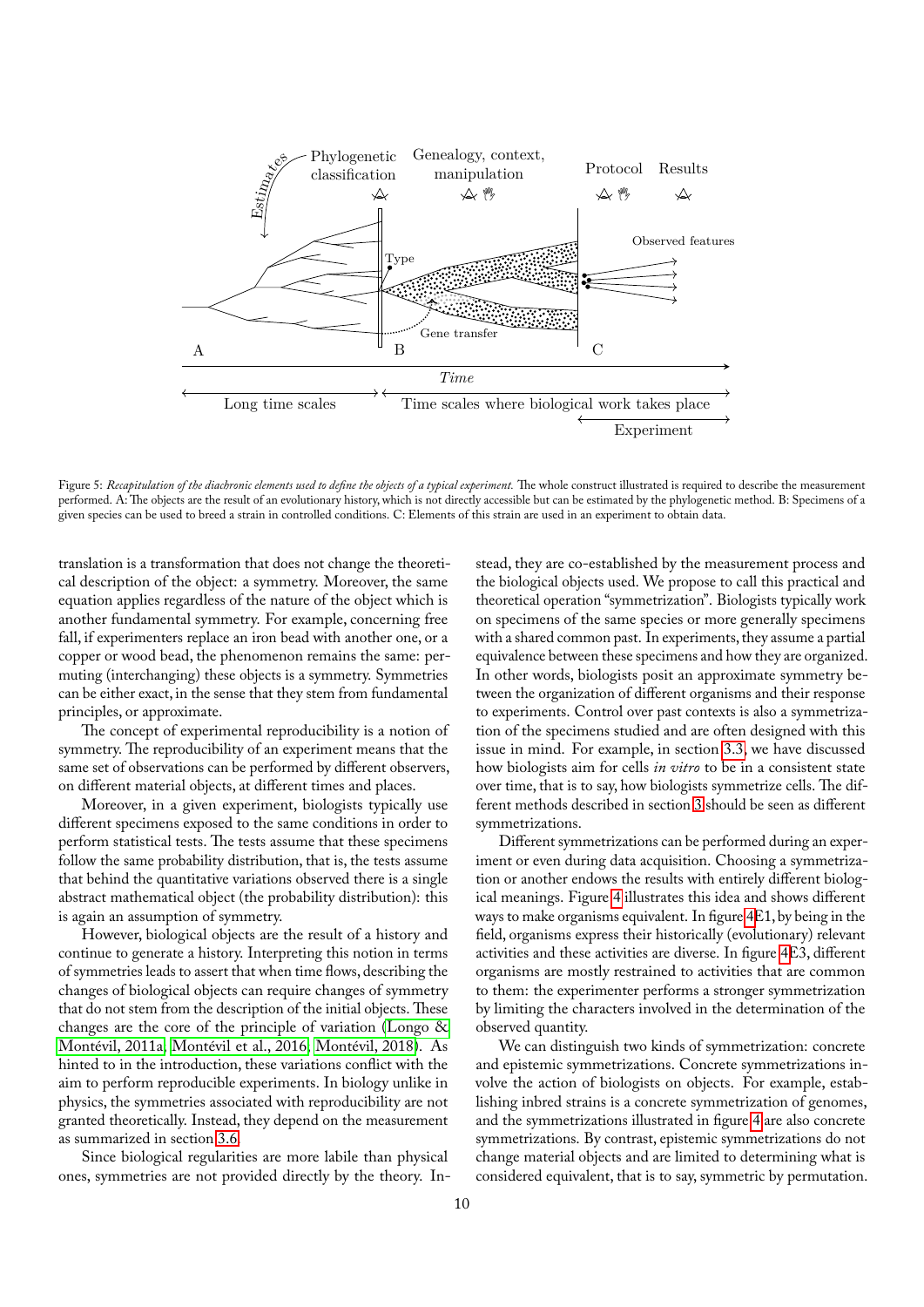For example, we mentioned that the position of a fetus in utero has measurable consequences. Taking this aspect into account or not corresponds to different epistemic symmetrizations. The concept of epistemic symmetrization is particularly relevant for statistical analyses and subsequent biological reasonings.

As a consequence of the principle of variation, the concept of epistemic symmetrization is always relevant: biologists have to symmetrize organisms which are not genuinely symmetric. Concrete symmetrizations occur in most experiments, but not in observations without experiments such as the observation of specimens in systematics. Performing concrete symmetrization constrains the kind of biological objects studied. For example, it is far easier to symmetrize cells in culture by maintaining unconstrained proliferation.

In conclusion, biological measurement as summarizedin [3.6](#page-8-0) describes both the concrete and epistemic symmetrizations performed to obtain experimental results and endow them with biological meaning.

#### <span id="page-10-0"></span>*4.3. Measurement strategies*

[Baxendale \(2018\)](#page-12-38) proposes to map scientific practices on a continuum of strategies defined by their stances concerning reductionism. In this section, we apply a similar approach to measurement strategies. Our concept of biological measurement leads to the notion that measurement depends on symmetrizations, but symmetrizations can be performed more or less tightly and at different levels. To represent these strategies, we propose to organize measurement strategies along three axes as illustrated in figure [6.](#page-11-1) In this section, we discuss only the different measurement strategies, and we do not imply that they necessarily succeed or that they prevent the joint use of other strategies.

The first axis describes whether the measurement is variable or on the opposite reproducible. Here, reproducibility means that the measurement generates data consistently with different specimens. For example, using inbred strains generally leads to more reproducible results than wild specimens.

The second axis describes whether the measurement targets singular or general objects. Working on the metabolic rate of mammals is more general than working on a single species by measuring wild specimens. Both are more general than outbred strains and *a fortiori* inbred strains, where the genotype is symmetrized. Reciprocally, inbred strains are more singular than outbred strains and so on.

The last axis assesses whether the measurement defines objects coherent with their evolutionary past or instead whether the objects are more or less profoundly altered. For example, inbred strains are homozygotes for all genes which is not the case of mammals in their evolutionary history. Similarly, the basal metabolic rate is far less representative of a species past evolution than the field metabolic rate — but the latter depends on the field.

A qualitative axis emerges in this three-dimensional space, see figure [6.](#page-11-1) This axis is given by the strategies which increase simultaneously the reproducibility, singularity, and alterations associated with the measurement. In other words, these strategies lose generality and alter the specimens in order to increase the

reproducibility of the measurement. At the limit, these strategies aim to generate specimens which are as symmetrized as possible and would have the same status than the objects of physics: these strategies aim the genericization of biological organizations and use many methods to reduce diversity. For example, in the case of cells, samples are frozen to prevent spontaneous variations between experiments. The focus on model organisms at the level of the research community is also a collective strategy of genericization. In situations like clinical trials, on humans, genericization methods are limited for ethical reasons. In contrast to genericization strategies, other strategies on the same axis aim to gain generality and coherence with evolutionary history but at the cost of more variability in the results. It follows that these strategies face more difficulties to obtain statistically significant results.

In order to face the reproducibility crisis and to obtain significant results with fewer animals, it is common to promote strategies genericizing specimens [\(Festing, 2014;](#page-12-18) [Chia et al., 2005\)](#page-12-17). However, these strategies bear the cost of studying singular organizations: the results obtained may not even be representative of the species studied, and we have seen that strains of the same species have distinct properties. Another example is that the conditions of the laboratory reduce exposure to pathogens in order to symmetrize the life history of animals studied, which is part of the alteration axis. However, this situation leads to immunological functions that differ from wild animals [\(Abolins et al.,](#page-12-39) [2010\)](#page-12-39).

The genericization of specimens aims, at the limit, to study a single, reproducible organization and is thus highly singular. Results may depend on the specificities of these organizations and their contexts in unknown ways. Therefore, these strategies are vulnerable to minor departures from the genericization performed initially. For example, performing measurement in different laboratories always involve a change of context despite the explicit control of many factors. Genericizations aim reproducibility in the sense of specimens that are very similar, but the reproducibility of experiments is made difficult by the lack of generality of the measurement.

In figure [6,](#page-11-1) there are only two cases which are far from this axis. The first corresponds to measurements like the basal metabolic rate, see figure [4E](#page-7-2)3. This measurement is reproducible and nevertheless general. Its downside is that the organisms are put in a specific state to level down the consequences of the diversity of the characters impacting the measured quantity. Its strategy is to symmetrize a shared aspect of organisms when the genericizations discussed above symmetrize complete organizations.

Case studies are the second strategy departing from the main axis. Case studies focus on a single individual and reproducibility is not a goal. For example, [Patterson & Linden \(1981\)](#page-13-26) study the intelligence of non-human primates. To do so, the authors did not develop standardized conditions and protocols. Instead, they taught sign language to several specimens and focused on a particularly gifted gorilla, Koko, who mastered up to 2000 symbols. Other examples are works on types in systematics, the study of the bipedal goat discussed by [West-Eberhard \(2003\)](#page-13-14) and the cloned sheep, Dolly, which is one success among 277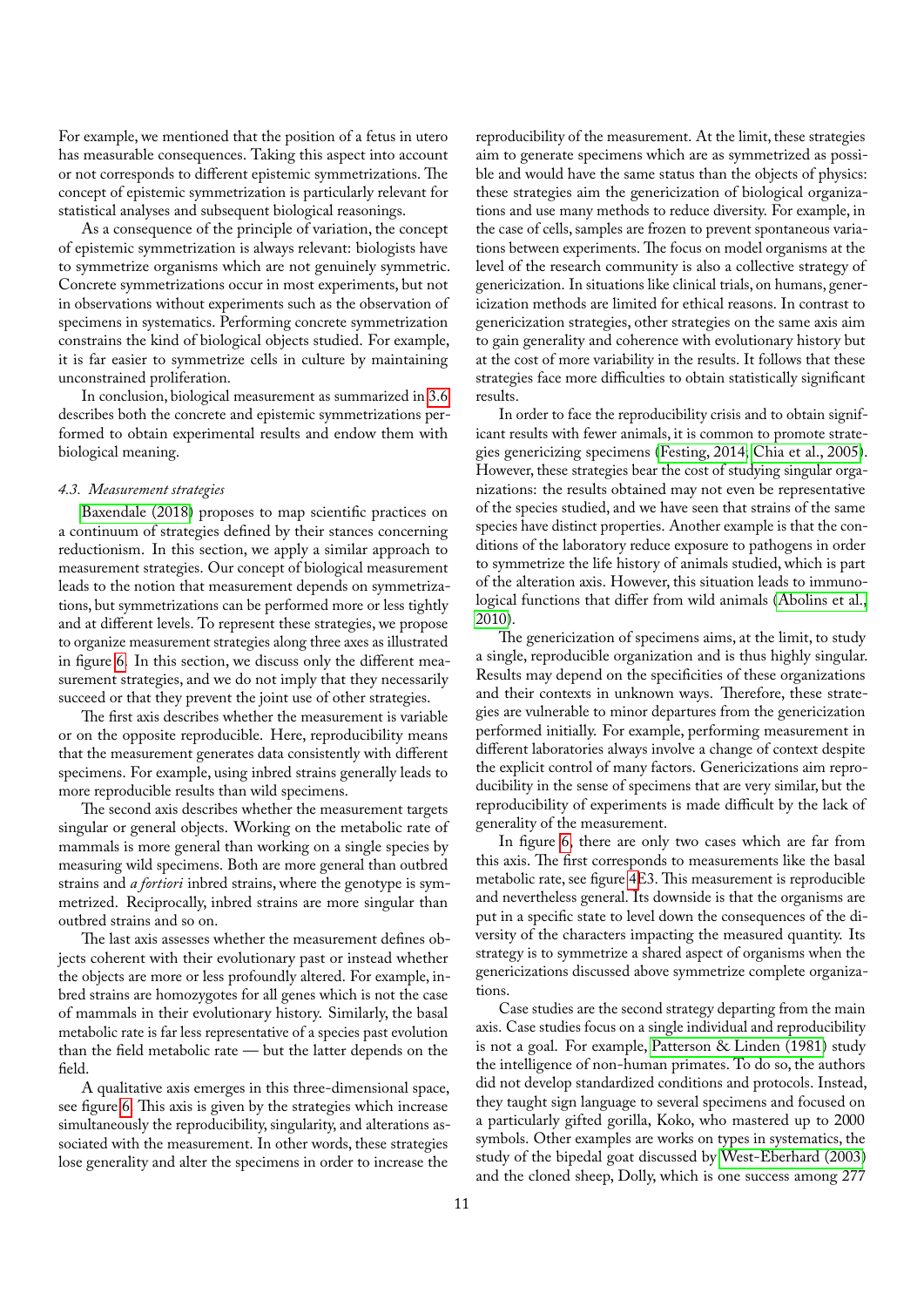

<span id="page-11-1"></span>Figure 6: *Different measurement strategies*. The three axes correspond to measurements that are reproducible vs. variable, general vs. singular and coherent with their evolutionary past vs. altered by experimenters. LEFT: axis where many strategies lie. On one end of the spectrum, these strategies aim to produce specimens that are as close to each other as possible by controlling them tightly. On the other end, experimenters relax this control and aim to make more general measurements. Right: different cases are represented in the space describing measurement strategies. Most measurement strategies are on the axis represented on the left, but departures from this axis are equally interesting since they represent other ways to approach biological phenomena empirically, e.g., case studies.

attempts and remained the only success for a long time [\(Wilmut](#page-13-27) [et al., 1997\)](#page-13-27). While the study of types does not involve alterations, teaching Koko or cloning a sheep do: case studies are diverse for the third axis.

Case studies are sometimes neglected by experimenters who strive to design reproducible experiments in order to study mechanisms. For example, the success of cloning Dolly without reproducing this feat led to an intense debate, especially when evidence accumulated that Dolly was indeed cloned from an adult cell [\(Solter, 1998\)](#page-13-28). However, in our conceptual framework, case studies have a specific epistemic role. They are sufficient to prove the existence of a possibility in a theoretical context where biological possibilities are not predefined [\(Montévil, 2018\)](#page-13-9). The bipedal goat shows the extent of developmental plasticity and studying a type is sufficient to defend the existence of a new species. Case studies can be extensive; for example, the anatomy of the bipedal goat has been described in details. In case studies, the analysis of a single part in several organisms is typically replaced by the analysis of many parts or aspects in a single organism. Last, the study of types in systematics plays a pivotal role in the general architecture of biological knowledge to name biological objects.

Representing different measurement strategies by the symmetrizations performed is fruitful. These strategies are different responses to the difficulties raised by the historical and varying nature of biological objects.

# <span id="page-11-0"></span>**5. Conclusion**

Our theoretical notion of measurement accommodates how biologists manipulate immensely complex objects, organisms and cells typically, which are the result of a history and continue to produce a history by generating qualitative variations. The

concept of biological measurement which we propose accommodates simultaneously the organisms or cells and their part or aspect of interest which may be quantified. In our framework, a measurement is relative to a history and context. To develop reproducible experiments, biologists observe specimens with a shared past. This shared past is ascertained by systematics and by direct knowledge and control of both their genealogy and past contexts. In the study of objects defined by their history, the objects which can be considered equivalent are objects having a shared past. In this context, we call symmetrization the concrete and theoretical operations which establish and posit the equivalence of different objects with more or less tightly controlled shared pasts and contexts. Symmetrization also includes the operations performed during the observation which can constrain and structure variability.

The notion of biological measurement is compatible with different research strategies and leads to a framework to map them. In this framework, we find two polar opposites. In one end, strategies strive to genericize biological organizations at the cost of studying singular organizations and altering them. To implement these strategies, biologists developed a plethora of methods. They expose objects to similar contexts and ensure that they have recent, controlled common ancestors. In some cases, biologists freeze samples to prevent them from undergoing variations between experiments. On the other end of the spectrum, the objects studied are more general (e.g., diverse genetically) and coherent with their evolutionary history, but they are also more variable. There are strategies which escape this opposition, for example, case studies or methods to level down the diversity relevant for the part studied while the rest of the organizations remain diverse.

Having a clear notion of what it means to access biological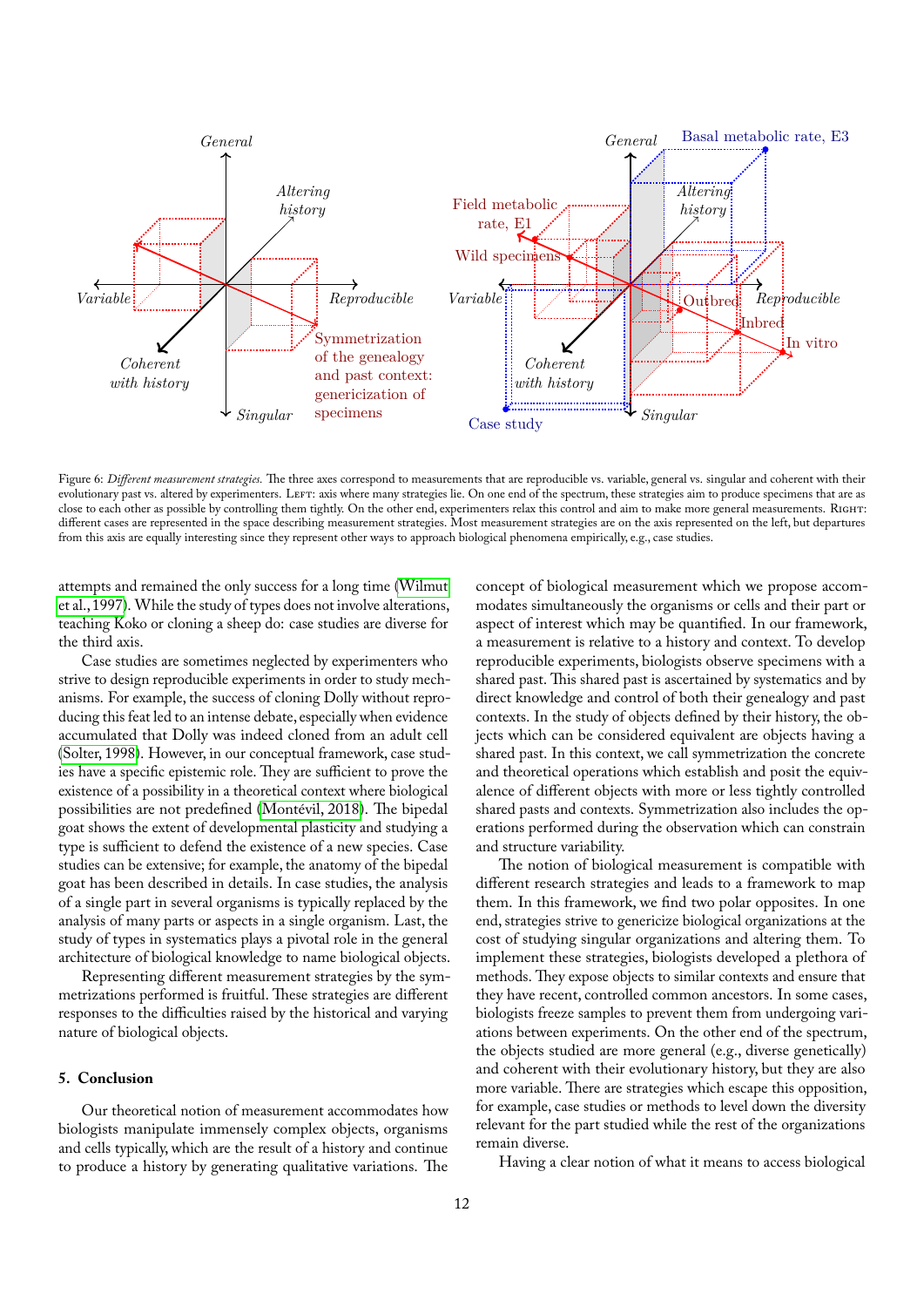objects empirically is critical for biological knowledge. In this paper, we provide only an outline of biological measurement, and this notion deserves further discussions, focusing on both general and specific situations. Nevertheless, since our notion builds on solid ground, namely the theory of evolution and extensions for organisms, we hope that our work will be of use for further research. We have shown that biological measurement has significant differences with the notions of measurement in physics. Depending on the perspective, biological measurement may be seen as an extension of classical measurement in order to accommodate the historicity and variability of biological objects, or as a different concept altogether because the objects are not described theoretically by underlying equations. In all cases, acknowledging the specificities of biological measurement should provide new systematic ways to approach biological observations critically and ultimately to promote experimental reproducibility.

## **Acknowledgments**

I am grateful to Ana Soto, Giuseppe Longo, Carlos Sonnenschein, Guillaume Lecointre, Matteo Mossio, Arnaud Pocheville and Véronique Thomas-Vaslin for their comments on previous versions of this article and helpful discussions. I also thank the two anonymous reviewers and the editor for their candid comments.

#### **References**

- <span id="page-12-39"></span>Abolins, S. R., Pocok, M., Hafalla, J., Riley, E., & Viney, M. (2010). Measures of immune function of wild mice, *Mus musculus*. *Molecular Ecology*, *20*, 881–892. doi:[10.1111/j.1365-294X.2010.04910.x](http://dx.doi.org/10.1111/j.1365-294X.2010.04910.x).
- <span id="page-12-36"></span>Bailly, F., & Longo, G. (2011). *Mathematics and the natural sciences;The Physical Singularity of Life*. London: Imperial College Press.
- <span id="page-12-1"></span>Baker, M. (2016). 1,500 scientists lift the lid on reproducibility. *Nature*, *533*, 452–454. doi:[10.1038/533452a](http://dx.doi.org/10.1038/533452a).
- <span id="page-12-38"></span>Baxendale, M. (2018). Mapping the continuum of research strategies. *Synthese*, . doi:[10.1007/s11229-018-1683-1](http://dx.doi.org/10.1007/s11229-018-1683-1).
- <span id="page-12-10"></span>Beatty, J. (1995). The evolutionary contingency thesis. In G. Wolters, & J. Lennox (Eds.), *Conceptual Issues in Evolutionary Biology.* (pp. 45–81). Pittsburgh: University of Pittsburgh Press.
- <span id="page-12-2"></span>Begley, C., & Ioannidis, J. (2014). Reproducibility in science. *Circulation Research*, *116*, 116–126. doi:[10.1161/CIRCRESAHA.114.303819](http://dx.doi.org/10.1161/CIRCRESAHA.114.303819).
- <span id="page-12-0"></span>Begley, C. G., & Ellis, L. M. (2012). Drug development: Raise standards for preclinical cancer research. *Nature*, *483*, 531–533. doi:[10.1038/483531a](http://dx.doi.org/10.1038/483531a).
- <span id="page-12-31"></span>Bolland,M. J., Avenell, A., Gamble, G. D., & Grey, A. (2016). Systematic review and statistical analysis of the integrity of 33 randomized controlled trials. *Neurology*, . doi:[10.1212/WNL.0000000000003387](http://dx.doi.org/10.1212/WNL.0000000000003387).
- <span id="page-12-34"></span>Braun, E. (2015). The unforeseen challenge: from genotype-to-phenotype in cell populations. *Reports on Progress in Physics*, *78*, 036602. doi:[10.1088/](http://dx.doi.org/10.1088/0034-4885/78/3/036602) [0034-4885/78/3/036602](http://dx.doi.org/10.1088/0034-4885/78/3/036602).
- <span id="page-12-32"></span>Cai, L., Friedman, N., & Xie, X. (2006). Stochastic protein expression in individual cells at the single molecule level. *Nature*, *440*, 358 – 362. doi:[10.1038/nature04599](http://dx.doi.org/10.1038/nature04599).
- <span id="page-12-5"></span>Chang, H. (2004). *Inventing temperature: Measurement and scientific progress*. Oxford University Press.
- <span id="page-12-17"></span>Chia, R., Achilli, F., Festing, M., & Fisher, E. (2005). The origins and uses of mouse outbred stocks. *Nature genetics*, *37*, 1181. doi:[10.1038/ng1665](http://dx.doi.org/10.1038/ng1665).
- <span id="page-12-15"></span>CZN International (1999). *International code of zoological nomenclature*. London: International Trust for Zoological Nomenclature.
- <span id="page-12-26"></span>Danchin, E., Pocheville, A., Rey, O., Pujol, B., & Blanchet, S. (2019). Epigenetically facilitated mutational assimilation: epigenetics as a hub within the inclusive evolutionary synthesis. *Biological Reviews*, *94*, 259–282. doi:[10.1111/brv.12453](http://dx.doi.org/10.1111/brv.12453).
- <span id="page-12-27"></span>Dudley, J., Golovkina, T., & Ross, S. (2016). Lessons learned from mouse mammary tumor virus in animal models. *ILAR Journal*, *57*, 12–23. doi:[10.](http://dx.doi.org/10.1093/ilar/ilv044) [1093/ilar/ilv044](http://dx.doi.org/10.1093/ilar/ilv044).
- <span id="page-12-18"></span>Festing, M. (2014). Evidence should trump intuition by preferring inbred strains to outbred stocks in preclinical research. *ILAR Journal*, *55*, 399–404. doi:[10.](http://dx.doi.org/10.1093/ilar/ilu036) [1093/ilar/ilu036](http://dx.doi.org/10.1093/ilar/ilu036).
- <span id="page-12-35"></span>Feynman, R., & Gleick, J. (1967). *The character of physical law*. MIT press.
- <span id="page-12-21"></span>Gilbert, S. F. (2014). A holobiont birth narrative: The epigenetic transmission of the human microbiome. *Frontiers in Genetics*, *5*. doi:[10.3389/fgene.2014.](http://dx.doi.org/10.3389/fgene.2014.00282) [00282](http://dx.doi.org/10.3389/fgene.2014.00282).
- <span id="page-12-28"></span>Gilbert, S. F., & Epel, D. (2009). *Ecological developmental biology: integrating epigenetics, medicine, and evolution*. Sinauer Associates Sunderland.
- <span id="page-12-12"></span>Gillies, D. (2012). *Philosophical theories of probability*. Routledge.
- <span id="page-12-16"></span><span id="page-12-11"></span>Gould, S. (2002). *The structure of evolutionary theory*. Harvard University Press. Grandcolas, P. (2017). Loosing the connection between the observation and the specimen: a by-product of the digital era or a trend inherited from general biology? *Bionomina*, *12*, 57–62. doi:[10.11646/bionomina.12.1.7](http://dx.doi.org/10.11646/bionomina.12.1.7).
- <span id="page-12-29"></span>Gross, V., & Luft, F. (2003). Exercising restraint in measuring blood pressure in conscious mice. *Hypertension*, *41*, 879–881. doi:[10.1161/01.HYP.](http://dx.doi.org/10.1161/01.HYP.0000060866.69947.D1) [0000060866.69947.D1](http://dx.doi.org/10.1161/01.HYP.0000060866.69947.D1).
- <span id="page-12-23"></span>Heindel, J., Newbold, R., Bucher, J., Camacho, L., Delclos, K. B., Lewis, S. M., Vanlandingham, M., Churchwell, M. I., Twaddle, N. C., McLellen, M., Chidambaram, M., Bryant, M., Woodling, K., da Costa, G. G., Ferguson, S. A., Flaws, J., Howard, P. C.,Walker, N. J., Zoeller, R. T., Fostel, J., Favaro, C., & Schug, T. T. (2015). NIEHS/FDA CLARITY-BPA research program update. *Reproductive Toxicology*, *58*, 33 – 44. doi:[10.1016/j.reprotox.](http://dx.doi.org/10.1016/j.reprotox.2015.07.075) [2015.07.075](http://dx.doi.org/10.1016/j.reprotox.2015.07.075).
- <span id="page-12-6"></span>Houle, D., Pélabon, C.,Wagner, G. P., & Hansen, T. F. (2011). Measurement and meaning in biology. *The Quarterly Review of Biology*, *86*, 3–34. doi:[10.](http://dx.doi.org/10.1086/658408) [1086/658408](http://dx.doi.org/10.1086/658408).
- <span id="page-12-7"></span>Huneman, P. (2018). Diversifying the picture of explanations in biological sciences: ways of combining topology with mechanisms. *Synthese*, *195*, 115–146. doi:[10.1007/s11229-015-0808-z](http://dx.doi.org/10.1007/s11229-015-0808-z).
- <span id="page-12-20"></span>Isaacs, J. T. (1986). Genetic control of resistance to chemically induced mammary adenocarcinogenesis in the rat. *Cancer Research*, *46*, 3958–3963.
- <span id="page-12-25"></span>Jablonka, E., Lamb,M. J., & Zeligowski, A. (2014). *Evolution in Four Dimensions, revised edition: Genetic, Epigenetic, Behavioral, and Symbolic Variation in the History of Life*. London: MIT press.
- <span id="page-12-24"></span>Jablonka, E., & Raz, G. (2009). Transgenerational epigenetic inheritance: prevalence, mechanisms, and implications for the study of heredity and evolution. *The Quarterly review of biology*, *84*, 131–176. doi:[10.1086/598822](http://dx.doi.org/10.1086/598822).
- <span id="page-12-19"></span>Jensen, V. S., Porsgaard, T., Lykkesfeldt, J., & Hvid, H. (2016). Rodent model choice has major impact on variability of standard preclinical readouts associated with diabetes and obesity research. *American journal of translational research*, *8*, 3574.
- <span id="page-12-30"></span>Johnson, P. D., & Besselsen, D. G. (2002). Practical aspects of experimental design in animal research. *ILAR journal*, *43*, 202–206. doi:[10.1093/ilar.](http://dx.doi.org/10.1093/ilar.43.4.202) [43.4.202](http://dx.doi.org/10.1093/ilar.43.4.202).
- <span id="page-12-8"></span>Kohler, R. E. (1994). *Lords of the fly: Drosophila genetics and the experimental life*. University of Chicago Press.
- <span id="page-12-3"></span>Lancet (2018). Uk life science research: time to burst the biomedical bubble. *The Lancet*, *392*, 187. doi:[10.1016/S0140-6736\(18\)31609-X](http://dx.doi.org/10.1016/S0140-6736(18)31609-X).
- <span id="page-12-14"></span>Lecointre, G., & Le Guyader, H. (2006). *The tree of life: a phylogenetic classification* volume 20. Harvard University Press.
- <span id="page-12-4"></span>Leonelli, S. (2014). What difference does quantity make? on the epistemology of big data in biology. *Big Data & Society*, *1*, 2053951714534395. doi:[10.1177/](http://dx.doi.org/10.1177/2053951714534395) [2053951714534395](http://dx.doi.org/10.1177/2053951714534395).
- <span id="page-12-33"></span>Lindner, A., Madden, R., Demarez, A., Stewart, E., & Taddei, F. (2008). Asymmetric segregation of protein aggregates is associated with cellular aging and rejuvenation. *Proceedings of the National Academy of Sciences*, *105*, 3076 – 3081. doi:[10.1073/pnas.0708931105](http://dx.doi.org/10.1073/pnas.0708931105).
- <span id="page-12-37"></span>Longo, G., & Montévil, M. (2011a). From physics to biology by extending criticality and symmetry breakings. *Progress in Biophysics and Molecular Biology*, *106*, 340 – 347. doi:[10.1016/j.pbiomolbio.2011.03.005](http://dx.doi.org/10.1016/j.pbiomolbio.2011.03.005).
- <span id="page-12-22"></span>Longo, G., & Montévil, M. (2011b). Protention and retention in biological systems. *Theory in Biosciences*, *130*, 107–117. doi:[10.1007/](http://dx.doi.org/10.1007/s12064-010-0116-6) [s12064-010-0116-6](http://dx.doi.org/10.1007/s12064-010-0116-6).
- <span id="page-12-9"></span>Longo, G., & Montévil, M. (2014). *Perspectives on Organisms: Biological time, symmetries and singularities*. Lecture Notes in Morphogenesis. Dordrecht: Springer. doi:[10.1007/978-3-642-35938-5](http://dx.doi.org/10.1007/978-3-642-35938-5).
- <span id="page-12-13"></span>Longo, G., & Montévil, M. (2017). Comparing symmetries in models and simu-